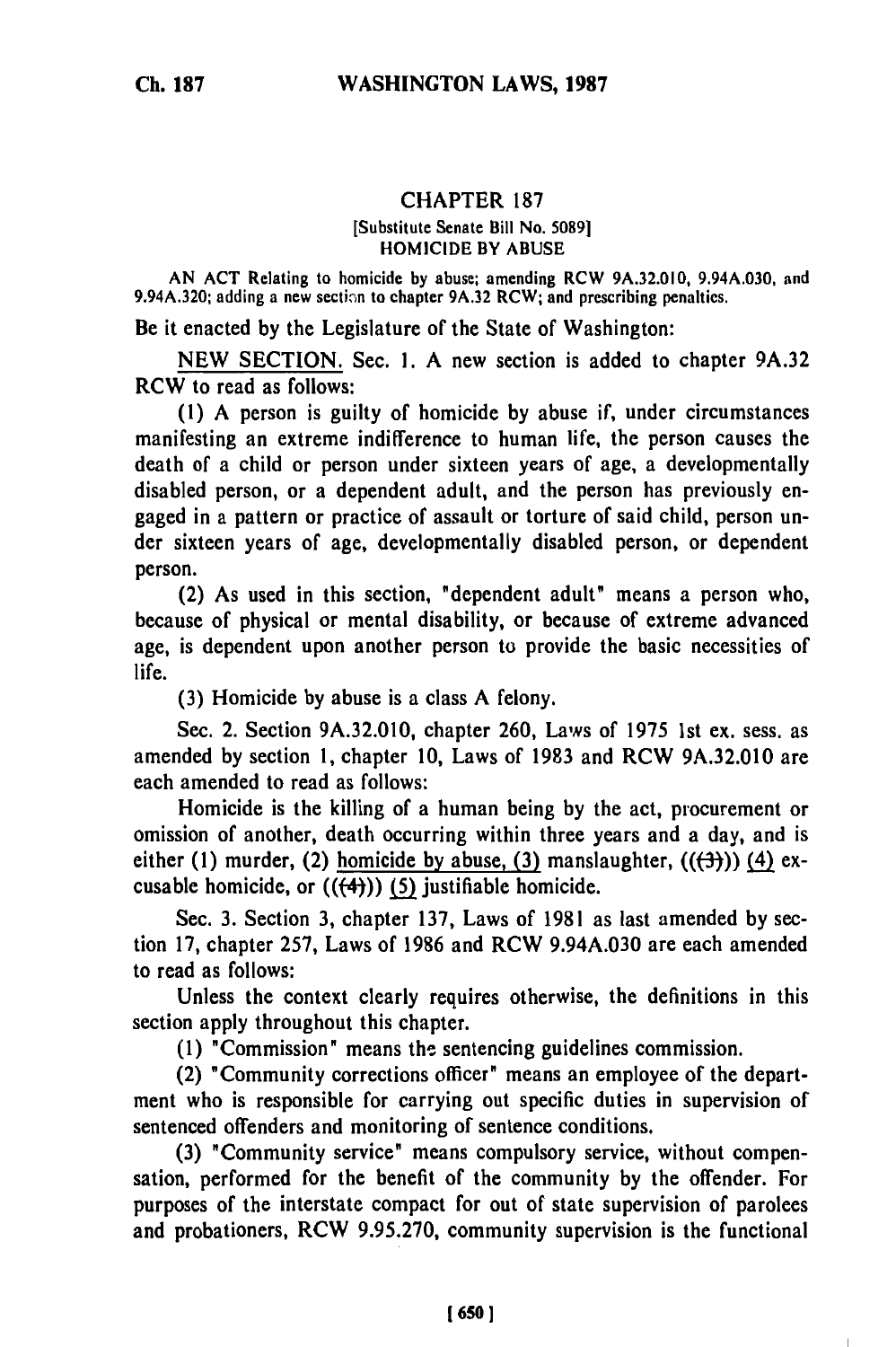equivalent of probation and should be considered the same as probation **by** other states.

(4) "Community supervision" means a period of time during which a convicted offender is subject to crime-related prohibitions and other sentence conditions imposed pursuant to this chapter **by** a court. For first-time offenders, the supervision may include crime-related prohibitions and other conditions imposed pursuant to RCW 9.94A.120(5).

**(5)** "Confinement" means total or partial confinement as defined in this section.

**(6)** "Conviction" means an adjudication of guilt pursuant to Titles **10** or **13** RCW and includes a verdict of guilty, a finding of guilty, and acceptance of a plea of guilty.

**(7)** "Crime-related prohibition" means an order of a court prohibiting conduct that directly relates to the circumstances of the crime for which the offender has been convicted, and shall not be construed to mean orders directing an offender affirmatively to participate in rehabilitative programs or to otherwise perform affirmative conduct.

**(8)** (a) "Criminal history" means the list of a defendant's prior convictions, whether in this state, in federal court, or elsewhere. The history shall include, where known, for each conviction (i) whether the defendant has been placed on probation and the length and terms thereof; and (ii) whether the defendant has been incarcerated and the length of incarceration.

**(b)** "Criminal history" includes a defendant's prior convictions in juvenile court if: (i) The conviction was for an offense which is a felony and is criminal history as defined in RCW  $13.40.020(6)(a)$ ; (ii) the defendant was fifteen years of age or older at the time the offense was committed; and (iii) with respect to prior juvenile class B and C felonies, the defendant was less than twenty-three years of age at the time the offense for which he or she is being sentenced was committed.

(9) "Department" means the department of corrections.

(10) "Determinate sentence" means a sentence that states with exactitude the number of actual years, months, or days of total confinement, of partial confinement, of community supervision, the number of actual hours or days of community service work, or dollars or terms of a fine or restitution. The fact that an offender through "earned early release" can reduce the actual period of confinement shall not affect the classification of the sentence as a determinate sentence.

**(11)** "Drug offense" means any felony violation of chapter **69.50** RCW except possession of a controlled substance (RCW 69.50.401(d)) or forged prescription for a controlled substance (RCW 69.50.403).

**(12)** "Escape" means escape in the first degree (RCW **9A.76.1 10),** escape in the second degree (RCW 9A.76.120), wilful failure to return from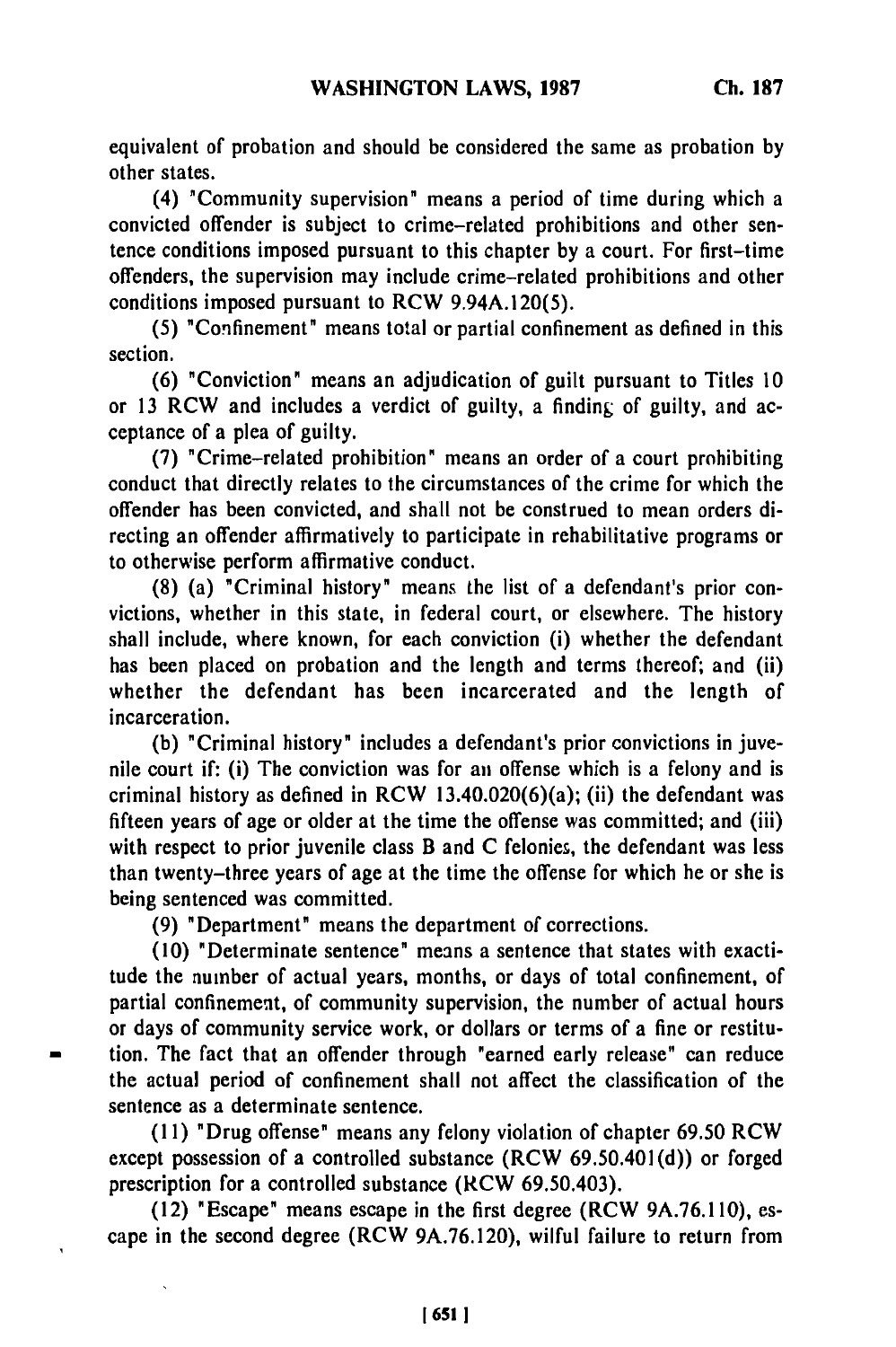furlough (RCW **72.66.060),** or wilful failure to return from work release (RCW 72.65.070).

(13) "Felony traffic offense" means vehicular homicide (RCW 46.61- .520), vehicular assault (RCW 46.61.522), or felony hit-and-run injuryaccident (RCW 46.52.020(4)).

(14) "Fines" means the requirement that the offender pay a specific sum of money over a specific period of time to the court.

(15)(a) 'First-time offender" means any person who is convicted of a felony not classified as a violent offense or a sex offense under this chapter, and except as provided in (b) of this subsection, who previously has never been convicted of a felony in this state, federal court, or another state, and who has never participated in a program of deferred prosecution for a felony offense.

(b) For purposes of (a) of this subsection, a juvenile adjudication for an offense committed before the age of fifteen years is not a previous felony conviction.

(16) "Nonviolent offense" means an offense which is not a violent offense.

(17) "Offender" means a person who has committed a felony established by state law and is eighteen years of age or older or is less than eighteen years of age but whose case has been transferred by the appropriate juvenile court to a criminal court pursuant to RCW 13.40.110. Throughout this chapter, the terms "offender" and "defendant" are used interchangeably.

(18) "Partial confinement" means confinement for no more than one year in a facility or institution operated or utilized under contract by the state or any the state or any other unit of government, for a substantial portion of each day with the balance of the day spent in the community.

(19) "Restitution" means the requirement that the offender pay a specific sum of money over a specific period of time to the court as payment of damages. The sum may include both public and private costs. The imposition of a restitution order does not preclude civil redress.

(20) "Serious traffic offense" means driving while intoxicated (RCW 46.61.502), actual physical control while intoxicated (RCW 46.61.504), reckless driving (RCW 46.61.500), or hit-and-run an attended vehicle  $(RCW 46.52.020(5)).$ 

(21) "Serious violent oflense" is a subcategory of violent offense and means murder in the first degree, homicide by abuse, murder in the seco, d degree, assault in the first degree, kidnapping in the first degree, or rape in the first degree, or an attempt, criminal solicitation, or criminal conspiracy to commit one of these felonies.

(22) "Sentence range" means the sentencing court's discretionary range in imposing a nonappealable sentence.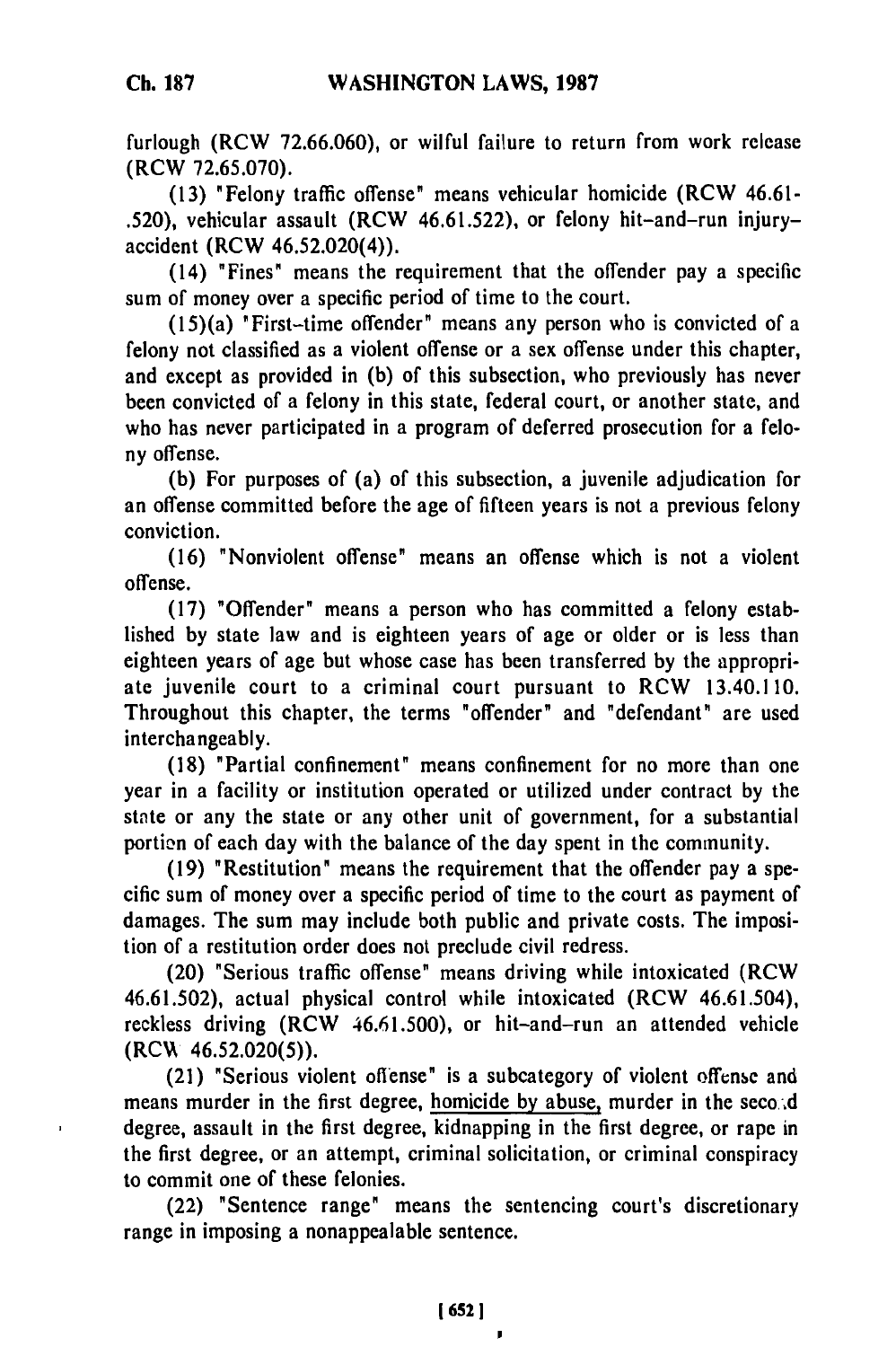(23) "Sex offense" means a felony that is a violation of chapter 9A.44 RCW or RCW 9A.64.020 or 9.68A.090 or that is, under chapter 9A.28 RCW, a criminal attempt, criminal solicitation, or criminal conspiracy to commit such crimes.

(24) "Total confinement" means confinement inside the physical boundaries of a facility or institution operated or utilized under contract by the state or any other unit of government for twenty-four hours a day, or pursuant to RCW 72.64.050 and 72.64.060.

(25) "Victim" means any person who has sustained physical or financial injury to person or property as a direct result of the crime charged.

(26) "Violent offense" means:

(a) Any of the following felonies, as now existing or hereafter amended: Any felony defined under any law as a class A felony or an attempt to commit a class A felony, criminal solicitation of or criminal conspiracy to commit a class A felony, manslaughter in the first degree, manslaughter in the second degree, indecent liberties if committed by forcible compulsion, rape in the second degree, kidnapping in the second degree, arson in the second degree, assault in the second degree, extortion in the first degree, robbery in the second degree, vehicular homicide, and vehicular assault;

(b) Any conviction for a felony offense in effect at any time prior to July 1, 1976, that is comparable to a felony classified as a violent offense in subsection (26)(a) of this section; and

(c) Any federal or out-of-state conviction for an offense that under the laws of this state would be a felony classified as a violent offense under subsection (26) (a) or (b) of this section.

Sec. 4. Section 3, chapter 115, Laws of 1983 as last amended by section 23, chapter 257, Laws of 1986 and RCW 9.94A.320 are each amended to read as follows:

#### TABLE 2

### CRIMES INCLUDED WITHIN EACH SERIOUSNESS LEVEL

- XIV Aggravated Murder **I** (RCW 10.95.020)
- XIII Murder **I** (RCW 9A.32.030) Homicide by abuse (section 1 of this 1987 act)
	- XII Murder 2 (RCW 9A.32.050)
	- XI Assault **I** (RCW **((9A.36.01** )) 9A.36.01 **1)**

X Kidnapping **I** (RCW 9A.40.020) Rape **I** (RCW 9A.44.040) Damaging building, etc., by explosion with threat to human being (RCW 70.74.280(1)) Over 18 and deliver heroin or narcotic from Schedule I or **I1** to someone under 18 and 3 years junior (RCW 69.50.406)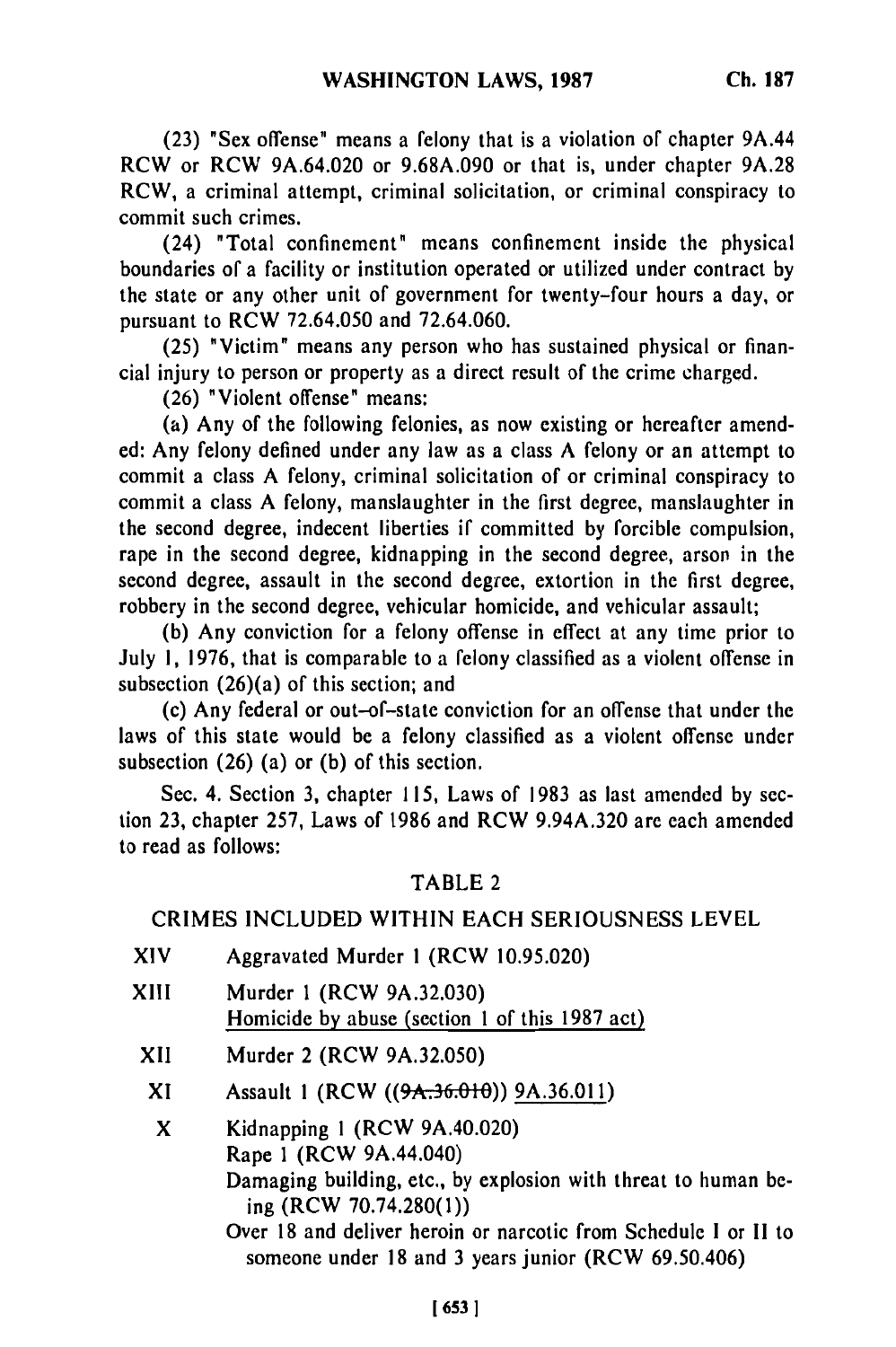## **WASHINGTON LAWS, 1987**

**Ch. 187**

Leading Organized Crime (RCW 9A.82.060(l)(a))

IX Robbery **I** (RCW 9A.56.200) Manslaughter 1 (RCW 9A.32.060) Statutory Rape I (RCW 9A.44.070) Explosive devices prohibited (RCW 70.74.180) Endangering life and property by explosives with threat to human being (RCW 70.74.270) Over 18 and deliver narcotic from Schedule 1II, IV, or V or a nonnarcotic from Schedule I-V to someone under 18 and 3 years junior (RCW 69.50.406) Sexual Exploitation, Under 16 (RCW 9.68A.040(2)(a)) Inciting Criminal Profiteering  $(RCW \ (9A.82.061(1)(b))$  $[REW-9A.82.060(1)(b)]$ ) 9A.82.060(1)(b)) **VIII** Arson **1** (RCW 9A.48.020) Rape 2 (RCW 9A.44.050) Promoting Prostitution **I** (RCW 9A.88.070) Selling heroin for profit (RCW 69.50.410) **VII** Burglary **I** (RCW 9A.52.020) Vehicular Homicide (RCW 46.61.520) Introducing Contraband **I** (RCW 9A.76.140) Statutory Rape 2 (RCW 9A.44.080) Indecent Liberties (with forcible compulsion) (RCW 9A.44.100(l)(a)) Sexual Exploitation, Under 18 (RCW 9.68A.040(2)(b)) Dealing in depictions of minor engaged in sexually explicit conduct (RCW 9.68A.050) Sending, bringing into state depictions of minor engaged in sexually explicit conduct (RCW 9.68A.060) VI Bribery (RCW 9A.68.010) Manslaughter 2 (RCW 9A.32.070) Intimidating a Juror/Witness (RCW 9A.72.110, 9A.72.130) Damaging building, etc., by explosion with no threat to human being (RCW 70.74.280(2)) Endangering life and property by explosives with no threat to human being (RCW 70.74.270) Indecent Liberties (without forcible compulsion) (RCW 9A.44.100(1) **(b)** ((and)), (c), and (d)) Incest **I** (RCW 9A.64.020(l)) Selling for profit (controlled or counterfeit) any controlled substance (except heroin) (RCW 69.50.410) Manufacture, deliver, or possess with intent to deliver heroin or

 $\mathbf{I}$ 

narcotics from Schedule I or II (RCW 69.50.401(a)(1)(i))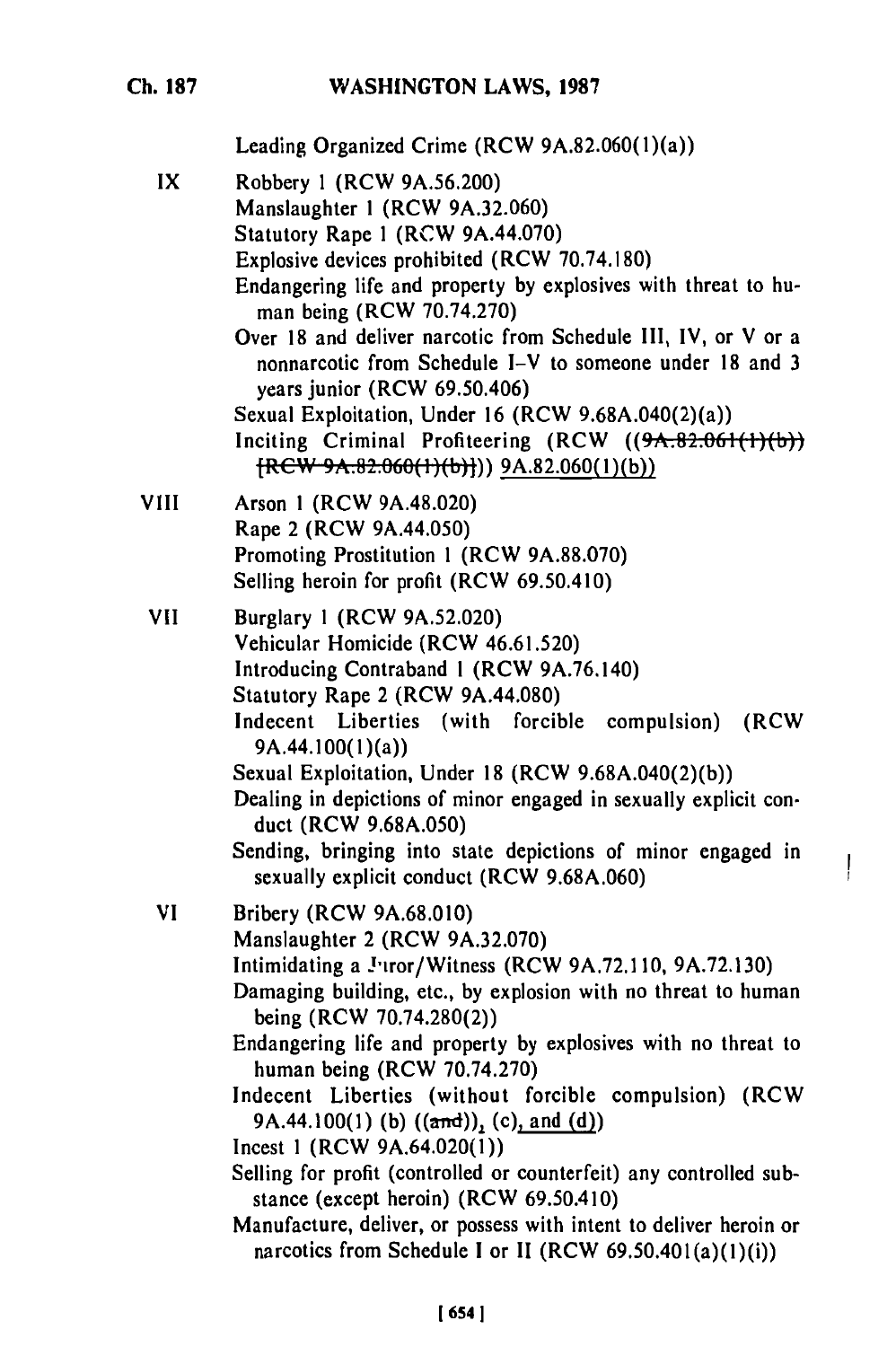Intimidating a Judge (RCW **9A.72.160)** V Rape **3** (RCW 9A.44.060) Kidnapping 2 (RCW 9A.40.030) Extortion 1 (RCW 9A.56.120) Incest 2 (RCW 9A.64.020(2)) Perjury 1 (RCW 9A.72.020) Extortionate Extension of Credit (RCW 9A.82.020) Advancing money or property for extortionate extension of credit (RCW 9A.82.030) Extortionate Means to Collect Extensions of Credit (RCW 9A.82.040) Rendering Criminal Assistance **I** (RCW 9A.76.070) IV Robbery 2 (RCW 9A.56.210) Assault 2 (RCW **((9A.36 20))** (9A.36.021) Escape **I** (RCW 9A.76.110) Arson 2 (RCW 9A.48.030) Bribing a Witness/Bribe Received **by** Witness (RCW 9A.72- **.090,** 9A.72.100) Malicious Harassment (RCW 9A.36.080) Wilful Failure to Return from Furlough (RCW 72.66.060) Hit and Run  $-$  Injury Accident (RCW 46.52.020(4)) Vehicular Assault (RCW 46.61.522) Manufacture, deliver, or possess with intent to deliver narcotics from Schedule Ill, IV, or V or nonnarcotics from Schedule I-V (except marijuana) (RCW 69.50.401(a)(I)(ii) through (iv)) Influencing Outcome of Sporting Event (RCW **9A.82.070)** Use of Proceeds of Criminal Profiteering (RCW **9A.82.080 (1)** and (2)) Knowingly Trafficking in Stolen Property (RCW 9A.82.050(2)) III Statutory Rape **3** (RCW 9A.44.090) Extortion 2 (RCW 9A.56.130) Unlawful Imprisonment (RCW 9A.40.040) Assault 3 (RCW **((9A.36.030))** 9A.36.031) Unlawful possession of firearm or pistol by felon (RCW 9.41.040) Harassment (RCW 9A.46.020) Promoting Prostitution 2 (RCW 9A.88.080) Wilful Failure to Return from Work Release (RCW 72.65.070) Introducing Contraband 2 (RCW 9A.76.150) Communication with a Minor for Immoral Purposes (RCW 9.68A.090) Patronizing a Juvenile Prostitute (RCW 9.68A.100)